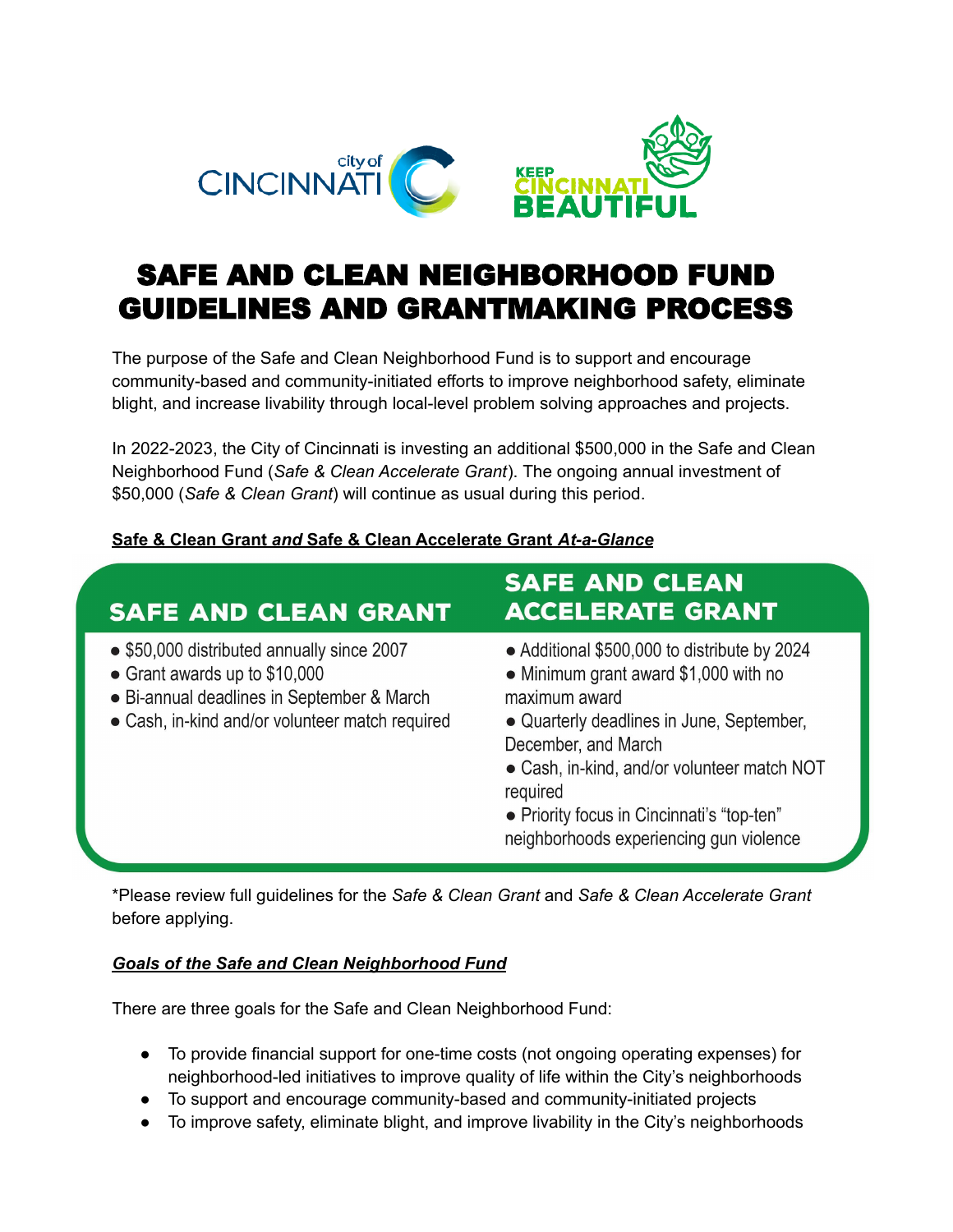#### *Eligibility and Criteria*

Grant applications will be accepted from a wide variety of community groups and organizations including community councils, neighborhood business district organizations, Citizen on Patrol organizations, Community Problem-Oriented Policing (CPOP) teams and other recognized community organizations such as neighborhood improvement groups, block watch groups, etc. Collaboration between various groups and organizations is strongly encouraged.

Funding is awarded for one-time costs associated with projects that improve the safety and livability of a community. Certain expenses are not allowable, including, but not limited to: food and beverages, entertainment, t-shirts and other clothing, personnel costs and stipends.

Generally, law enforcement equipment such as drones, speed radars, license plate readers, shot spotters, public cameras, etc. is not eligible for Safe & Clean funding. Technologies such as these may interfere with the work of the Cincinnati Police Department. If a request is deemed eligible and is funded, equipment must be wholly owned, managed, and maintained by the grantee. If part of a Safe & Clean grant, private security cameras should be registered at: <https://www.cincinnati-oh.gov/police/online-camera-registration/>.

Projects must demonstrate measurable outcomes (i.e. changes in the conditions of safety, cleanliness, and livability) as a result of having completed the funded project/program. Grant applications must provide information according to four key selection criteria:

- Severity of the Problem or Condition
- Leverage of Resources (financial, volunteers, etc.)
- Effectiveness of the Proposed Response (including measurable outcomes)
- Partnership/Collaboration

Strengths in the above four criteria will enhance the competitiveness of any proposal. Other guidelines include:

- All projects/programs receiving grants must be implemented within the City of Cincinnati limits.
- Projects/programs must demonstrate a commitment to the S.A.R.A. [problem-solving](https://popcenter.asu.edu/content/sara-model-0) [framework](https://popcenter.asu.edu/content/sara-model-0) during planning and execution.
- All projects/programs must be initiated in the program year and demonstrate measurable impact within one year from receipt of funds.
- All prospective applicants must meet with Keep Cincinnati Beautiful and/or attend any Safe & Clean workshops offered by KCB before applying.
	- Please contact [ania@keepcincinnatibeautiful.org](mailto:ania@keepcincinnatibeautiful.org) **Additional Guidelines for the** *Safe & Clean Grant***:**
	- Projects/programs must demonstrate a focus on "safe" and "clean" which together promote neighborhood livability.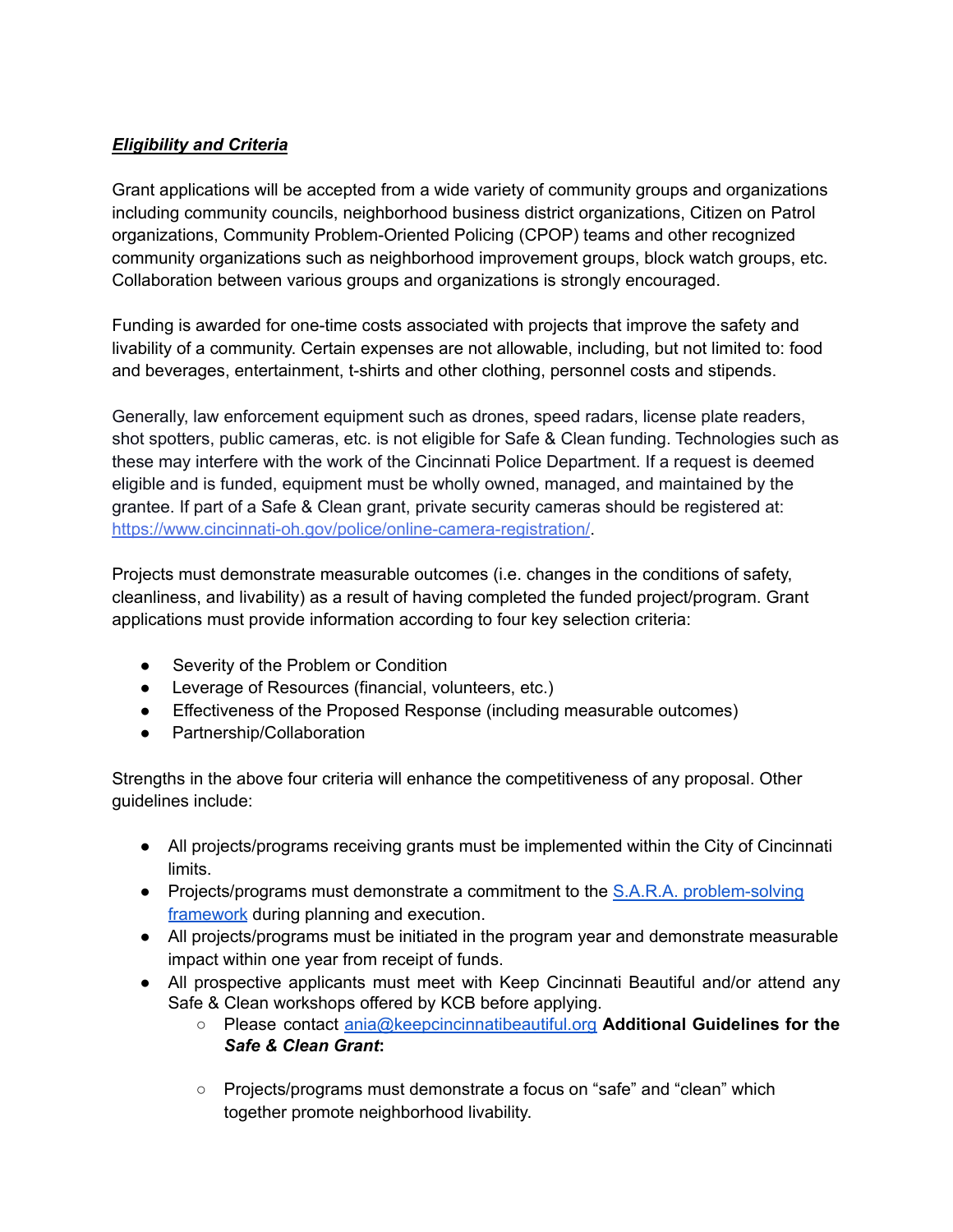- Projects/programs requesting funds must show evidence of matching funds from the community. This can take the form of volunteer labor, donated materials or professional services, and/or cash.
- Maximum grant request of \$10,000.

#### **Additional Guidelines for the** *Safe & Clean Accelerate Grant***:**

- Projects/programs must demonstrate a specific community need for improvement of public safety including but not limited to violent crime reduction, pedestrian safety, elimination of blight or public nuisance conditions.
- Applicant organization should be in operation for at least 6 months before applying
- While not required, priority focus will be given to projects in one of the City of Cincinnati's "top-ten" neighborhoods for statistical shooting crimes. In 2022, these neighborhoods are: West End, Over-the-Rhine, Walnut Hills, Avondale, East Price Hill, Westwood, Winton Hills, Evanston, West Price Hill, and Bond Hill.
- Applicant organizations with an operating budget of \$1,000,000.00 or less shall receive a competitive priority through the Fund application process.
- Minimum grant request of \$1,000.

#### *Number and Amount of Grants*

Through the Safe and Clean Neighborhood Fund, the City of Cincinnati will disperse up to \$50,000 each year (*Safe & Clean Grants*) plus \$500,000 (*Safe & Clean Accelerate Grants*) until the funds are depleted. Each application is evaluated on its own merit by a joint citizen-administration committee, which then makes its decision.

#### *Grantmaking Process*

Keep Cincinnati Beautiful will convene a six-member Fund Advisory Committee to review grant applications and make recommendations for funding. Composition of the Fund Advisory Committee will be as follows:

- One representative from Keep Cincinnati Beautiful; this representative will also serve as the Fund Advisory Committee's convener
- One representative from Community Development and Planning
- One representative from the Police Department
- One representative from the City Manager's office (ex officio member)
- One representative from Public Services
- One member from the private sector (representing a broad cross-section of the community) selected by Keep Cincinnati Beautiful

Nominees will serve on the Fund Advisory Committee for one year. In the case of resignation or removal of a representative, Keep Cincinnati Beautiful will replace the representative in time to participate in the upcoming round of application reviews and recommendations.

#### *To Apply*